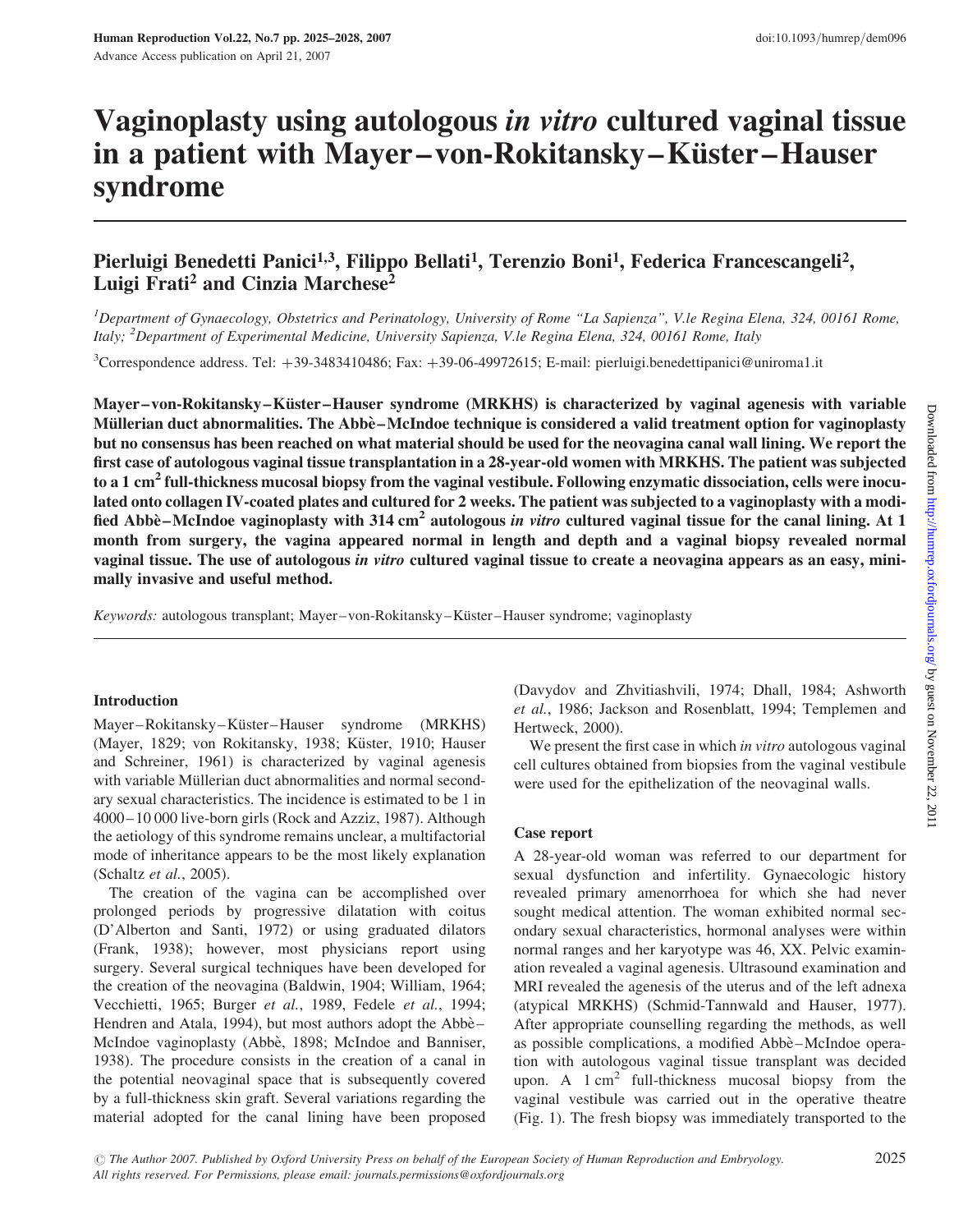

Figure 1: A 1 cm<sup>2</sup> full-thickness mucosal biopsy obtained from the vaginal vestibule

Department of Experimental Medicine of our Institution for histological analysis and cell extraction for tissue culture.

Following enzymatic dissociation, the keratinocyte suspension was inoculated onto four collagen IV (10  $\mu$ g/ml)-coated

culture plates. Cells were seeded at cell density of  $2.5 \times 10^5$ cells/plate and maintained in chemical defined medium MCDB 153 (EpiLife, Cascade Biologics, Inc., Portland, OR, USA) with medium change twice a week. After a week of culture, cells reached 70–80% of confluency (Fig. 2a and b inset) being cultured for additional 8 days in order to obtain the fully differentiated mucosal tissue (Fig. 2c and d inset). Autologous reconstructed vaginal tissues reached  $314 \text{ cm}^2$ when they were harvested from the culture plates by incubation with dispase II  $(2.5 \text{ mg/ml})$  (Fig. 2e), washed in PBS and mounted on  $2 \text{ mg}/10 \text{ cm}^2$  hyaluronic acid embedded gauze to maintain the orientation of the mucosal tissue and transferred to the operative theatre (Fig. 2f and g).

Before surgery, the patient was treated with antibiotics prophylaxis and a bowel enema. In the operative room, the patient was placed in a lithotomic position with a Foley catheter. A midline incision at the vaginal introitus was made, and a 10 cm canal was made between the bladder and the rectum using a blunt digital and scissor dissection reaching the pouch of Douglas (Fig. 3a). Complete haemostasis was obtained with electrocautery. The tunnel was covered with the gauze with the cell stratum facing the canal walls (Fig. 3b). A 2 cm in diameter and 12 cm in length vaginal mould covered by a condom was placed in the neovagina. The mould was fixed to the perineum with stitches bilaterally. No stitches were used to keep the gauze in place. Operation time was 18 min. Estimated blood loss was  $\leq 100$  ml. The gauze, the Foley catheter and the mould were kept in place



Figure 2: Vaginal cell extraction and in vitro tissue culture (a, b) 70–80% of confluence of autologous keratinocyte cultures obtained from vaginal biopsy (Bar 10  $\mu$ m); (c, d) post-confluence epithelial cell cultures after 15 days, haematoxylin stained frozen section of in vitro reconstructed vaginal tissue (Bar 10  $\mu$ m); (e, f) detached tissues after Dispase II treatment; (g) application of hyaluronic acid embedded gauze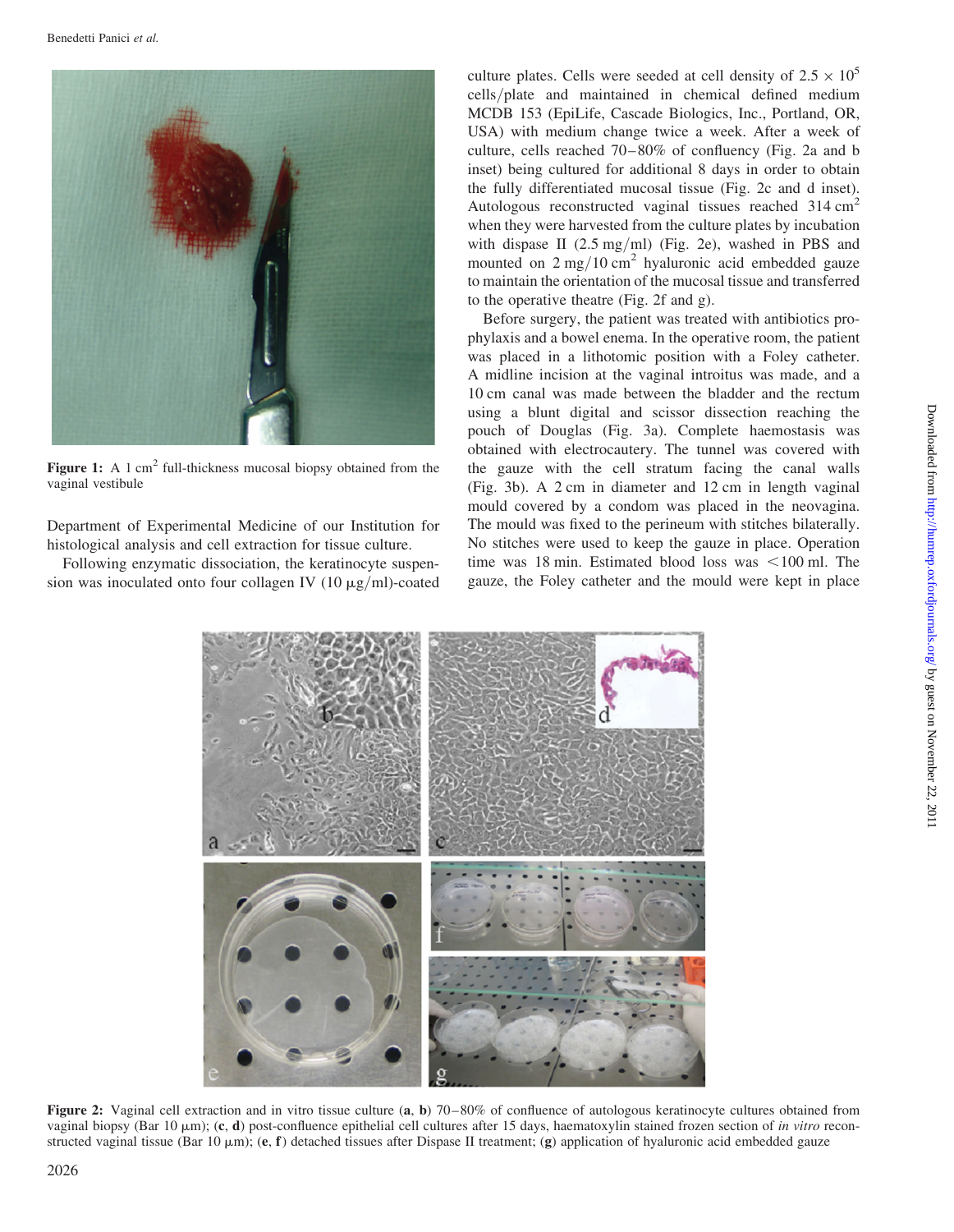

Figure 3: Modified Abbe–McIndoe vaginoplasty (a) A canal reaching the pouch of Douglas was made between the bladder and the rectum using blunt digital and scissor dissection. (b) The tunnel was covered with the gauze with the cell stratum facing the canal walls

for 5 post-operative days. At this point the estimate percentage of take was over 90%. The patient was instructed to wear at night the vaginal mould for the successive 6 weeks. Colposcopy and a vaginal biopsy confirmed normal epithelium (Fig. 4). At four months of follow-up, no stricture, no foul-smelling vaginal discharge or sensation of vaginal dryness was reported and sexual intercourse was referred by both partners as satisfactory.

### **Conclusions**

This is the first case of in vitro cultured autologous vaginal tissue transplantation. The ideal treatment of the MRKHS



Figure 4: Colposcopy showing normal vaginal epithelium

remains a matter of debate. Although non-surgical techniques for the creation of a neovagina (D'Alberton and Santi 1972, Frank, 1938; Edmonds, 2001; Roberts et al., 2001) have been reported, and in motivated patients represent the gold standard treatment, the duration of treatment which varies from 2 months to up to 2 years have generally led physicians to prefer surgery.

A valid alternative for the creation of the neovagina is the Abbè – McIndoe vaginoplasty. This consists in the creation of a vaginal canal created by dissecting the potential neovaginal space, which is then subsequently covered by a skin graft (Abbè, 1898; McIndoe and Banniser, 1938). The main disadvantages connected with this procedure are the surgical complexity and the scar that remains in the donor site.

Several modifications of this technique, especially regarding the material adopted for the canal lining, have been proposed. These include the use of the peritoneum (Rotman, 1972; Davydov and Zhvitiashvili, 1974), the amnion (Dhall, 1984; Templeman et al., 2000), allogenic epidermal sheets (Carranza-Lira et al., 1999), Interceed (Jackson and Rosenblatt, 1994) and autologous buccal mucosa (Lin et al., 2003). The use of the peritoneum has the disadvantage of being relatively complex and requires the opening of the peritoneal cavity. In addition, the shifting of the labia minor in the vagina has been reported (Karim et al., 1995). The use of allogenic tissue such as the amnion and allogenic epidermal sheets carries the inherited disadvantage of allograft rejection and the risk of transmission of infective disease. The use of acellular absorbable sheets has recently been attempted in limited series (Jackson and Rosenblatt, 1994, Motoyama et al., 2003, Noguchi et al., 2004) with high success rates. In these cases epithelization occurs from the vaginal vestibule and usually requires several months.

A modified Abbe<sup>-</sup>McIndoe technique that appears promising is the use of autologous meshed buccal mucosa (Lin et al., 2003). Disadvantages connected with this technique are the morbidity connected with the removal of the mucosa from the donor site and the relatively long time necessary to achieve a functional vagina. This time period is probably necessary for the meshed mucosa to colonize the entire neovaginal wall.

In the present case,  $314 \text{ cm}^2$  of *in vitro* cultured vaginal tissue was used for the epithelization of the canal wall. The decision to adopt the vaginal vestibule as donor site was carried out in order to minimize patient's discomfort and avoid permanent scars. Furthermore, it appeared sensible to carry out an orthotopic transplant as compared with a heterotopic one. Autologous tissue does not carry the risk of infection or allogenic tissue rejection. In addition, in this case, the mould was applied for a reduced time period. We hypothesize that the short time necessary to achieve a normal epithelium was due to the possibility of having enough tissue to cover the entire canal surface. In fact, most techniques, which adopt autologous tissue grafts, adopt mesh of tissue to different ratios before being transplanted. The vaginal mould was adopted in order to maintain in place and to increase the pressure on the gauzes. After removing the mould and gauze, epithelization of the entire canal could be seen throughout the entire